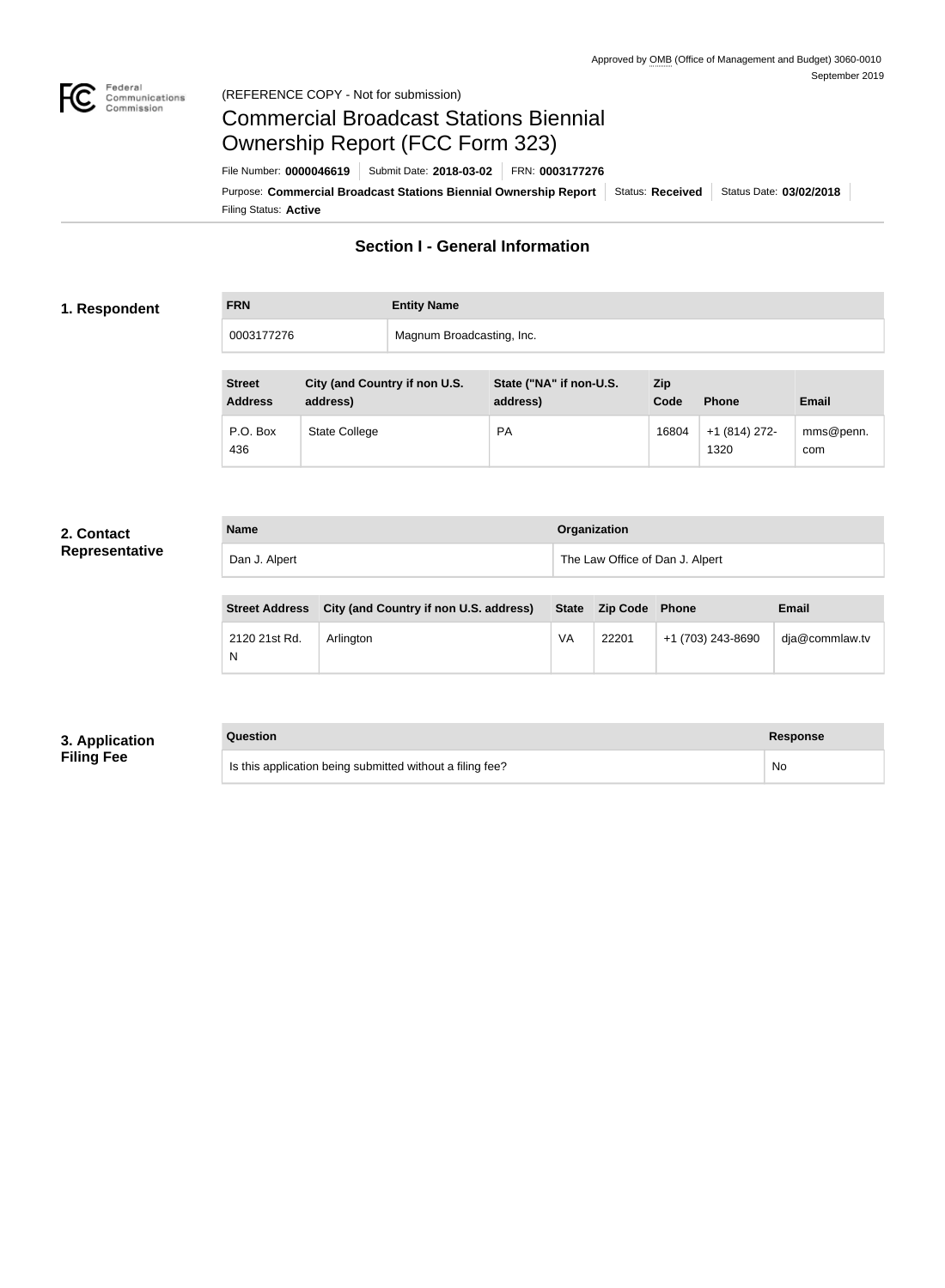| <b>Fees</b> | <b>Application Type</b> | <b>Form Number</b> | <b>Fee Code</b> | Quantity | <b>Fee Amount</b> | <b>Subtotal</b> |
|-------------|-------------------------|--------------------|-----------------|----------|-------------------|-----------------|
|             | Biennial                | Form 323           | <b>MAR</b>      | 6        | 85                | \$420.00        |
|             |                         |                    |                 |          | Total             | \$420.00        |

## **4. Nature of Respondent**

| (a) Provide the following information about the Respondent: |                        |  |
|-------------------------------------------------------------|------------------------|--|
| <b>Relationship to stations/permits</b>                     | Licensee               |  |
| <b>Nature of Respondent</b>                                 | For-profit corporation |  |

**(b) Provide the following information about this report:**

| <b>Purpose</b> | Biennial                                                                                                                                                                               |
|----------------|----------------------------------------------------------------------------------------------------------------------------------------------------------------------------------------|
| "As of" date   | 10/01/2017                                                                                                                                                                             |
|                | When filing a biennial ownership report or validating<br>and resubmitting a prior biennial ownership report, this<br>date must be Oct. 1 of the year in which this report is<br>filed. |

### **5. Licensee(s) and Station(s)**

#### **Respondent is filing this report to cover the following Licensee(s) and station(s):**

| Licensee/Permittee Name   | <b>FRN</b> |
|---------------------------|------------|
| Magnum Broadcasting, Inc. | 0003177276 |

| Fac. ID No. | <b>Call Sign</b> | <b>City</b>           | <b>State</b> | <b>Service</b> |
|-------------|------------------|-----------------------|--------------|----------------|
| 17317       | <b>WBLF</b>      | <b>BELLEFONTE</b>     | <b>PA</b>    | AM             |
| 43879       | <b>WPHB</b>      | <b>PHILIPSBURG</b>    | <b>PA</b>    | AM             |
| 43880       | <b>WQCK</b>      | <b>PHILIPSBURG</b>    | <b>PA</b>    | FM             |
| 49266       | <b>WQKK</b>      | <b>RENOVO</b>         | <b>PA</b>    | FM             |
| 76438       | WEEO-FM          | <b>MCCONNELLSBURG</b> | <b>PA</b>    | FM             |
| 190443      | <b>WGAY</b>      | <b>SUGARLOAF KEY</b>  | FL           | FM             |

## **Section II – Biennial Ownership Information**

**1. 47 C.F.R. Section 73.3613 and Other Documents**

Licensee Respondents that hold authorizations for one or more full power television, AM, and/or FM stations should list all contracts and other instruments set forth in 47 C.F.R. Section 73.3613(a) through (c) for the facility or facilities listed on this report. In addition, attributable Local Marketing Agreements (LMAs) and attributable Joint Sales Agreements (JSAs) must be disclosed by the licensee of the brokering station on its ownership report. If the agreement is an attributable LMA, an attributable JSA, or a network affiliation agreement, check the appropriate box. Otherwise, select "Other." Non-Licensee Respondents, as well as Licensee Respondents that only hold authorizations for Class A television and/or low power television stations, should select "Not Applicable" in response to this question.

| Document Information                  |                           |  |
|---------------------------------------|---------------------------|--|
| Description of contract or instrument | Articles of Incorporation |  |
| Parties to contract or instrument     | State of Pennsylvania     |  |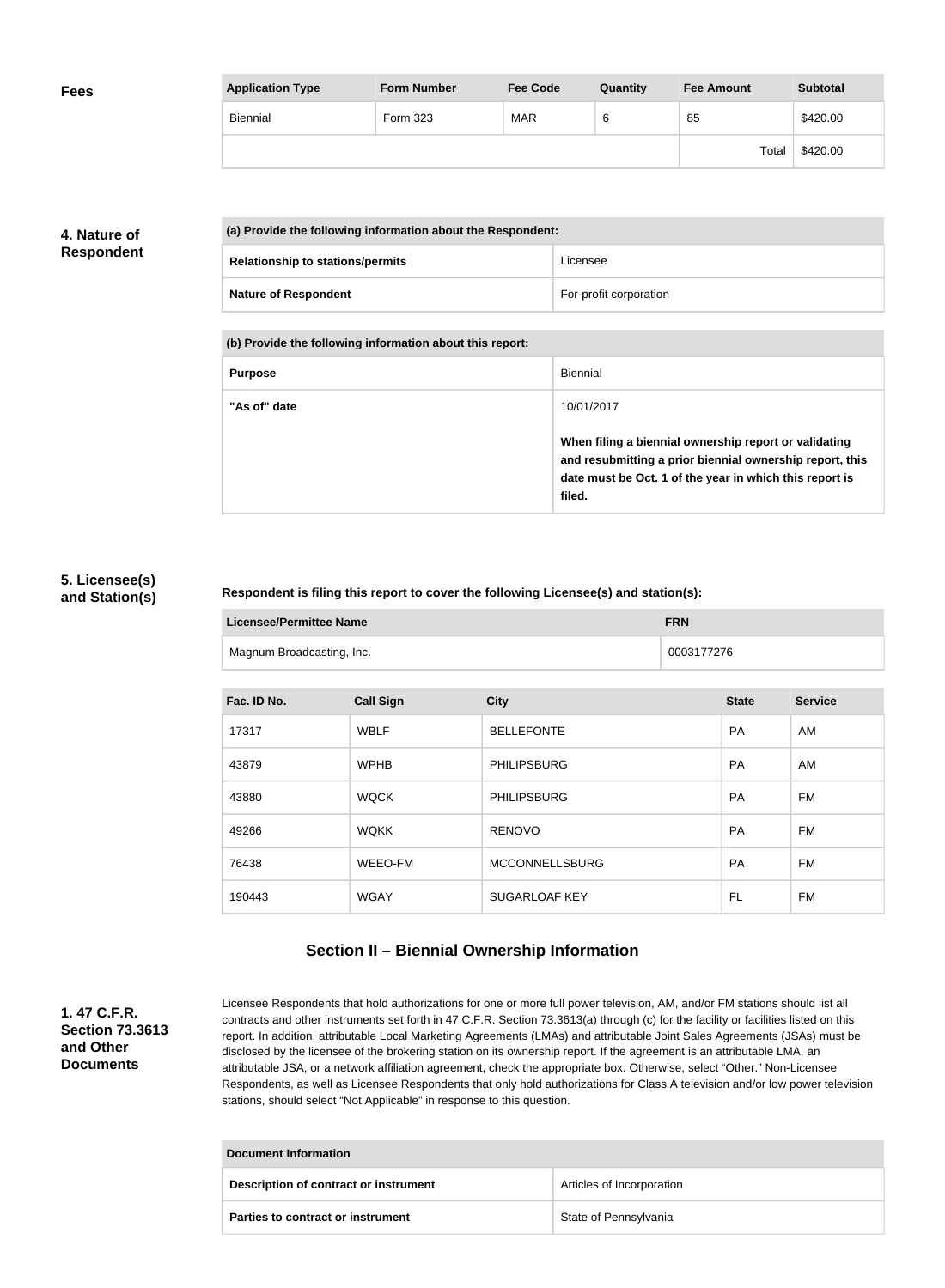| Date of execution                               | 03/1992                                          |
|-------------------------------------------------|--------------------------------------------------|
| Date of expiration                              | No expiration date                               |
| <b>Agreement type</b><br>(check all that apply) | Other<br>Agreement Type: organizational document |

| <b>Document Information</b>                     |                                                  |  |
|-------------------------------------------------|--------------------------------------------------|--|
| Description of contract or instrument           | By-Laws                                          |  |
| Parties to contract or instrument               | shareholders                                     |  |
| Date of execution                               | 02/1992                                          |  |
| Date of expiration                              | No expiration date                               |  |
| <b>Agreement type</b><br>(check all that apply) | Other<br>Agreement Type: organizational document |  |

#### **2. Ownership Interests**

**(a)** Ownership Interests. This Question requires Respondents to enter detailed information about ownership interests by generating a series of subforms. Answer each question on each subform. The first subform listing should be for the Respondent itself. If the Respondent is not a natural person, also list each of the officers, directors, stockholders, non-insulated partners, non-insulated members, and any other persons or entities with a direct attributable interest in the Respondent pursuant to the standards set forth in 47 C.F.R. Section 73.3555. (A "direct" interest is one that is not held through any intervening companies or entities.) List each interest holder with a direct attributable interest in the Respondent separately.

Leave the percentage of total assets (Equity Debt Plus) field blank for an interest holder unless that interest holder has an attributable interest in the Respondent solely on the basis of the Commission's Equity Debt Plus attribution standard, 47 C.F.R. Section 73.3555, Note 2(i).

In the case of vertical or indirect ownership structures, list only those interests in the Respondent that also represent an attributable interest in the Licensee(s) for which the report is being submitted.

Entities that are part of an organizational structure that includes holding companies or other forms of indirect ownership must file separate ownership reports. In such a structure do not report, or file a separate report for, any interest holder that does not have an attributable interest in the Licensee(s) for which the report is being submitted.

Please see the Instructions for further detail concerning interests that must be reported in response to this question.

The Respondent must provide an FCC Registration Number for each interest holder reported in response to this question. Please see the Instructions for detailed information and guidance concerning this requirement.

| <b>Ownership Information</b> |                                     |                      |
|------------------------------|-------------------------------------|----------------------|
| <b>FRN</b>                   | 0003177276                          |                      |
| <b>Entity Name</b>           | Magnum Broadcasting, Inc.           |                      |
| <b>Address</b>               | PO Box                              |                      |
|                              | <b>Street 1</b>                     | P.O. Box 436         |
|                              | <b>Street 2</b>                     |                      |
|                              | <b>City</b>                         | State College        |
|                              | State ("NA" if non-U.S.<br>address) | PA                   |
|                              | <b>Zip/Postal Code</b>              | 16804                |
|                              | Country (if non-U.S.<br>address)    | <b>United States</b> |
| <b>Listing Type</b>          | Respondent                          |                      |
|                              | Respondent                          |                      |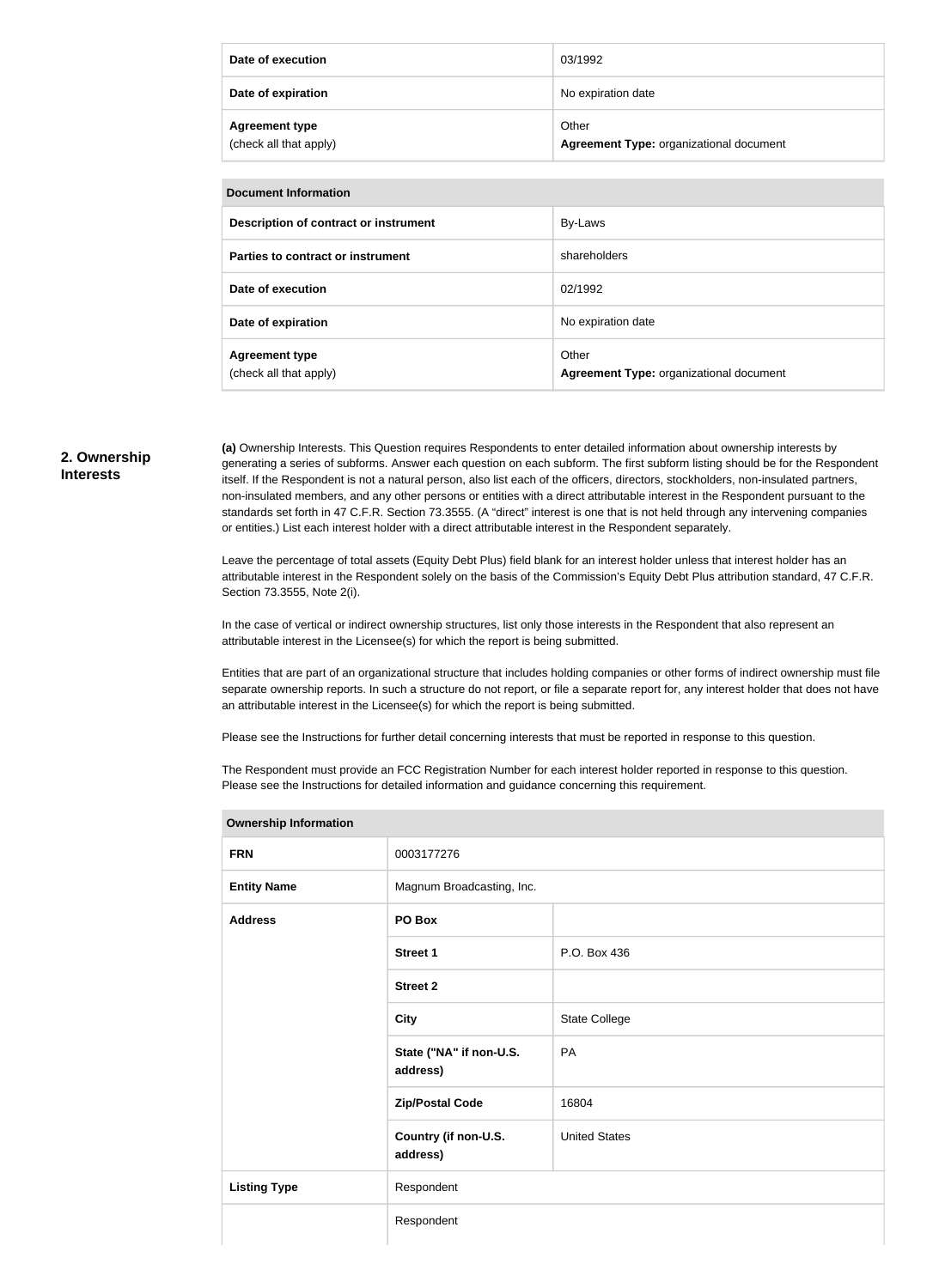| <b>Positional Interests</b><br>(check all that apply)   |                                                                                      |         |                                   |
|---------------------------------------------------------|--------------------------------------------------------------------------------------|---------|-----------------------------------|
| <b>Tribal Nation or Tribal</b><br><b>Entity</b>         | Interest holder is not a Tribal nation or Tribal entity                              |         |                                   |
| <b>Interest Percentages</b><br>(enter percentage values | <b>Voting</b>                                                                        | $0.0\%$ | <b>Jointly Held?</b><br><b>No</b> |
| from 0.0 to 100.0)                                      | <b>Equity</b>                                                                        | $0.0\%$ |                                   |
|                                                         | <b>Total assets (Equity Debt</b><br>Plus)                                            | $0.0\%$ |                                   |
| that do not appear on this report?                      | Does interest holder have an attributable interest in one or more broadcast stations |         | <b>No</b>                         |

## **Ownership Information FRN** 0020022869 **Name** MICHAEL M. STAPLEFORD **Address PO Box Street 1** 158 Bergman Blvd. **Street 2 City** State College **State ("NA" if non-U.S. address)** PA **Zip/Postal Code** 16803 **Country (if non-U.S. address)** United States Listing Type **Conservation Conservation** Other Interest Holder **Positional Interests** (check all that apply) Officer, Director, Stockholder **Citizenship, Gender, Ethnicity, and Race Information (Natural Persons Only) Citizenship** US Gender Male **Ethnicity** Not Hispanic or Latino **Race** White **Interest Percentages** (enter percentage values from 0.0 to 100.0) **Voting** 100.0% **Jointly Held?** No **Equity** 100.0% **Total assets (Equity Debt Plus)** 0.0% **Does interest holder have an attributable interest in one or more broadcast stations that do not appear on this report?** No

| (b) Respondent certifies that any interests, including equity, financial, or voting | Yes |
|-------------------------------------------------------------------------------------|-----|
| interests, not reported in this filing are non-attributable.                        |     |
| If "No," submit as an exhibit an explanation.                                       |     |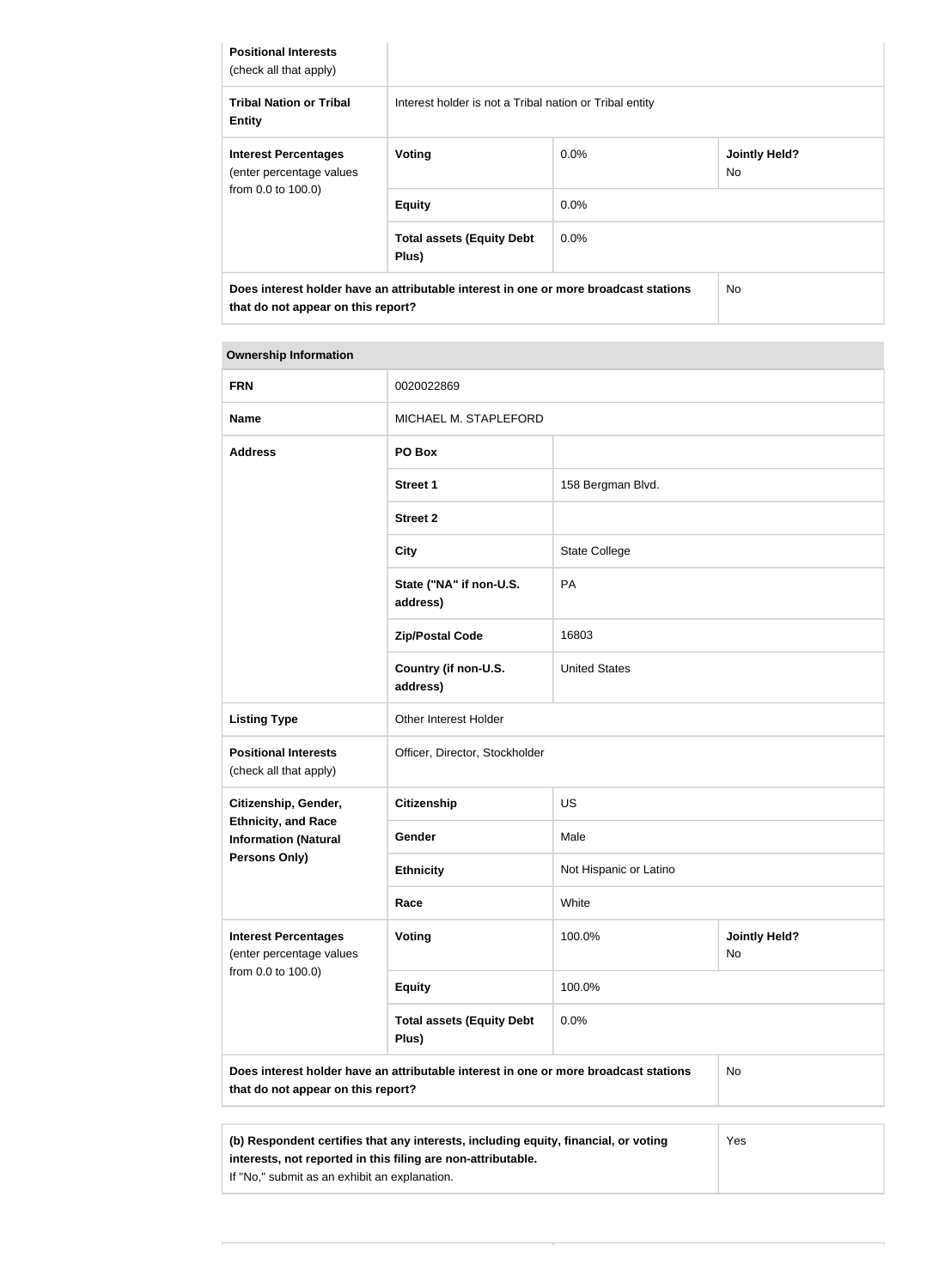**(c) Does the Respondent or any reported interest holder hold an attributable interest in any newspaper entities in the same market as any station for which this report is filed, as defined in 47 C.F.R. Section 73.3555?** If "Yes," provide information describing the interest(s), using EITHER the subform OR the spreadsheet option below. Respondents with a large number (50 or more) of entries to submit should use the spreadsheet option. NOTE: Spreadsheets must be submitted in a special XML Spreadsheet format with the appropriate structure that is specified in the documentation. For instructions on how to use the spreadsheet option to complete this question (including templates to start with), please Click Here. If using the subform, leave the percentage of total assets (Equity Debt Plus) field blank for an interest holder unless that interest holder has an attributable interest in the newspaper entity solely on the basis of the Commission's Equity Debt Plus attribution standard, 47 C.F.R. Section 73.3555, Note 2(i). If using an XML Spreadsheet, enter "NA" into the percentage of total assets (Equity Debt Plus) field for an interest holder unless that interest holder has an attributable interest in the newspaper entity solely on the basis of the Commission's Equity Debt Plus attribution standard. The Respondent must provide an FCC Registration Number for each interest holder reported in response to this question. Please see the Instructions for detailed information and guidance concerning this requirement. No

**(d) Are any of the individuals listed as an attributable interest holder in the Respondent married to each other or related to each other as parentchild or as siblings?** No

If "Yes," provide the following information for each such the relationship.

| (e) Is Respondent seeking an attribution exemption for any officer or director with<br>duties wholly unrelated to the Licensee(s)?                                                                                             | No |
|--------------------------------------------------------------------------------------------------------------------------------------------------------------------------------------------------------------------------------|----|
| If "Yes," complete the information in the required fields and submit an Exhibit fully describing<br>that individual's duties and responsibilities, and explaining why that individual should not be<br>attributed an interest. |    |

**3. Organizational Chart (Licensees Only)**

Attach a flowchart or similar document showing the Licensee's vertical ownership structure including the Licensee and all entities that have attributable interests in the Licensee. Licensees with a single parent entity may provide a brief explanatory textual Exhibit in lieu of a flowchart or similar document. Licensees without parent entities should so indicate in a textual Exhibit.

**Non-Licensee Respondents should select "N/A" in response to this question.**

no parent entity

## **Section III - Certification**

| <b>Certification</b> | <b>Section</b>                  | Question | <b>Response</b> |
|----------------------|---------------------------------|----------|-----------------|
|                      | <b>Authorized Party to Sign</b> |          |                 |